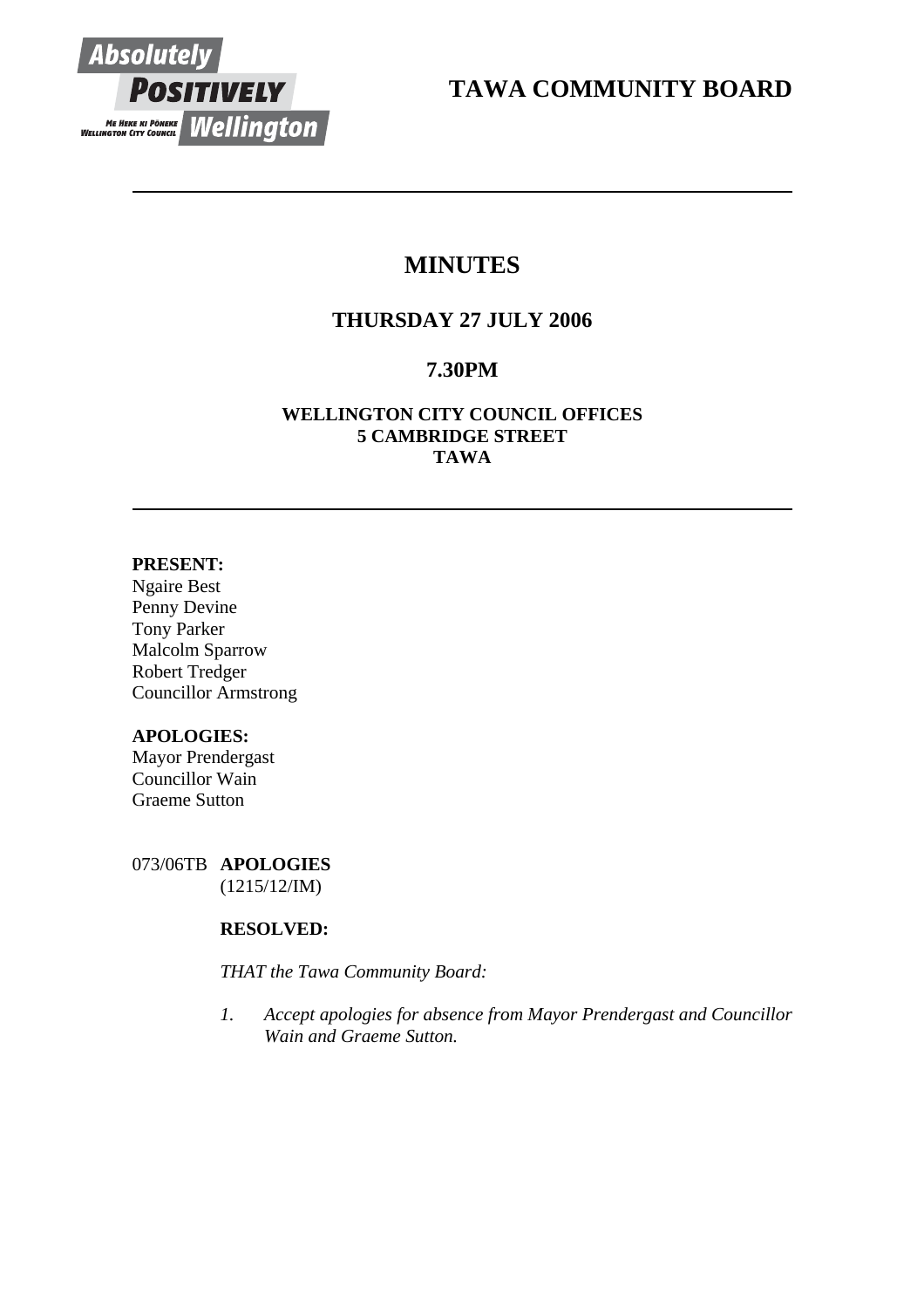#### 074/06TB **CONFLICT OF INTEREST DECLARATIONS** (1215/12/IM)

#### **NOTED:**

There were no conflicts of interest declared.

## 075/06TB **MINUTES FOR CONFIRMATION** (1215/12/IM)

#### **RESOLVED:**

#### *THAT the Tawa Community Board:*

*1. Approve the minutes of the meeting held on Wednesday 12 April 2006, Thursday 11 May 2006 and Thursday 8 June 2006 having been circulated, be taken as an accurate record of those meetings.*

#### 076/06TB **PUBLIC PARTICIPATION** (1215/12/IM)

#### **NOTED:**

- 1. Colin Millar and Stan Edmonds representing Tawa Civil Defence presented a submission to the Board on their impact assessment of the Northern Growth Management Framework Development.
- 2. Peter Lockery addressed the meeting in relation to the proposal to abolish the Tawa Community Board. He sees the Board as a good communication channel and direction setter for Tawa.

#### 077/06TB **ORDER OF BUSINESS** (1215/12/IM)

#### **RESOLVED:**

*THAT the Tawa Community Board:* 

*1. Consider the agenda as follows: Report 2 - Policing in Tawa Report 3 – Representation Review Report 4 – District Plan Items Report 6 – Quarterly Report – Update on Recreation Facilities for the 4th Quarter 2005/06.*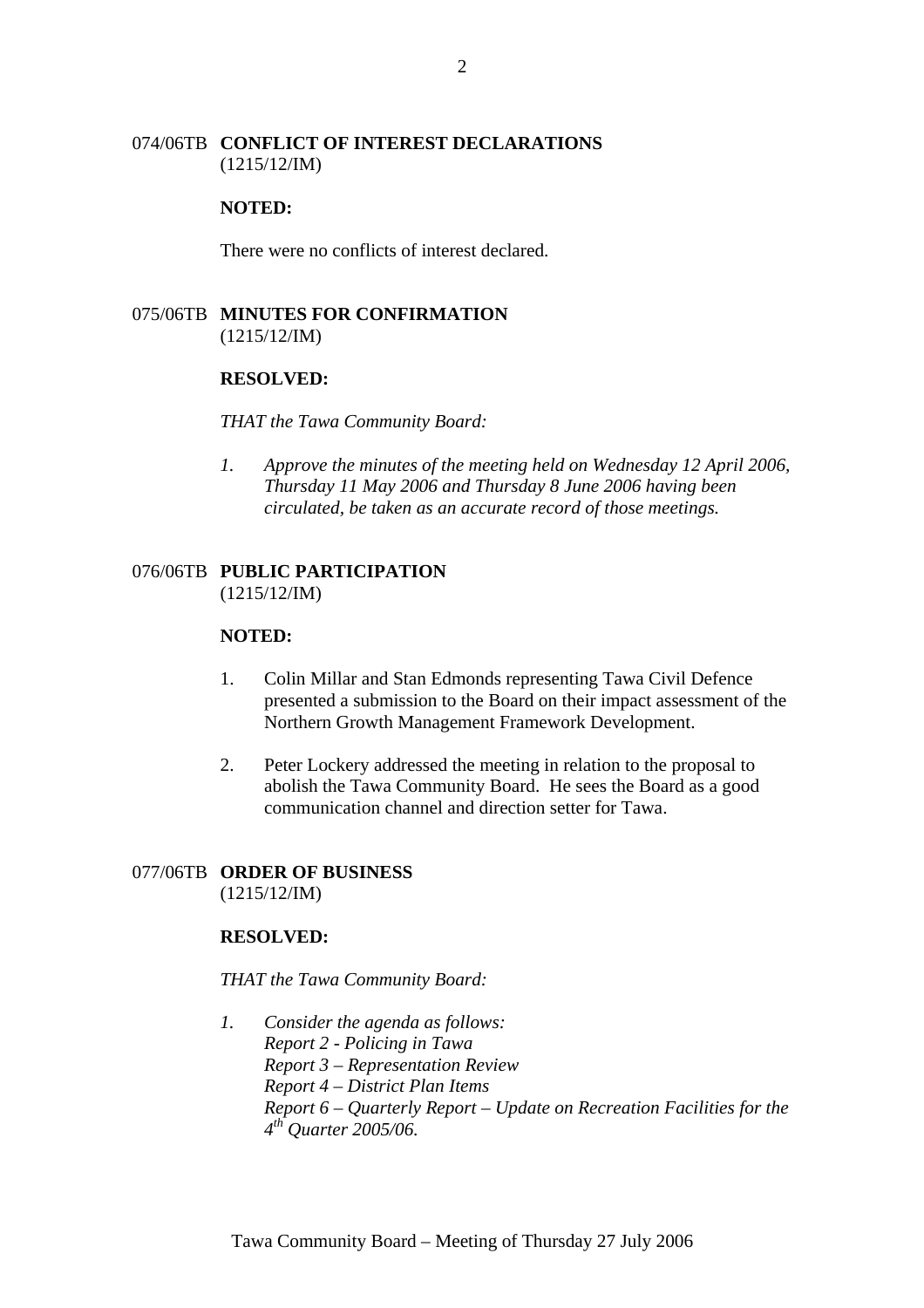# 078/06TB **POLICING IN TAWA**

#### **NOTED:**

Tawa Community Constable Senior Constable Mark Oliver was in attendance for this item.

He advised that there had been an operation to attempt to apprehend persons breaking into cars at the railway station car parks in Tawa. School holidays had seen an increase in the theft from cars and wilful damage.

Thanks was conveyed to the police for the increase in traffic patrols in the Tawa area at the times that children are being picked up and dropped off at school. Concern was raised over the movement of cars outside Tawa College at the time when school ends for the day.

The Boards assistance was offered as a means to push for more CCTV cameras in railway station carparks.

Senior Constable Oliver thanked the Board for their support in relation to his role as Community Constable.

## 079/06TB **2006 REPRESENTATION REVIEW**

(1215/12/IM) (ORAL REPORT)

#### **NOTED:**

Ross Bly – Special Projects and Electoral Officer was in attendance for this item. He updated the Board on the Greater Wellington Regional Council Representation Review and the Wellington City Council Representation review.

#### **RESOLVED:**

*THAT the Tawa Community Board:* 

- *1. Delegate to the Chair and Deputy Chair the authority to submit on the Boards behalf to the Greater Wellington Regional Council Representation Review.*
- *2. Request the Chief Executive to provide the Tawa Community Board with specialist advice and legal peer review to the Boards submission to the 2006 Representation Review.*
- *3. Approve that a working party of the whole Board be formed to prepare the Boards submission to the 2006 Representation Review and that Penny Devine convenes it and assisted by the Deputy Chair.*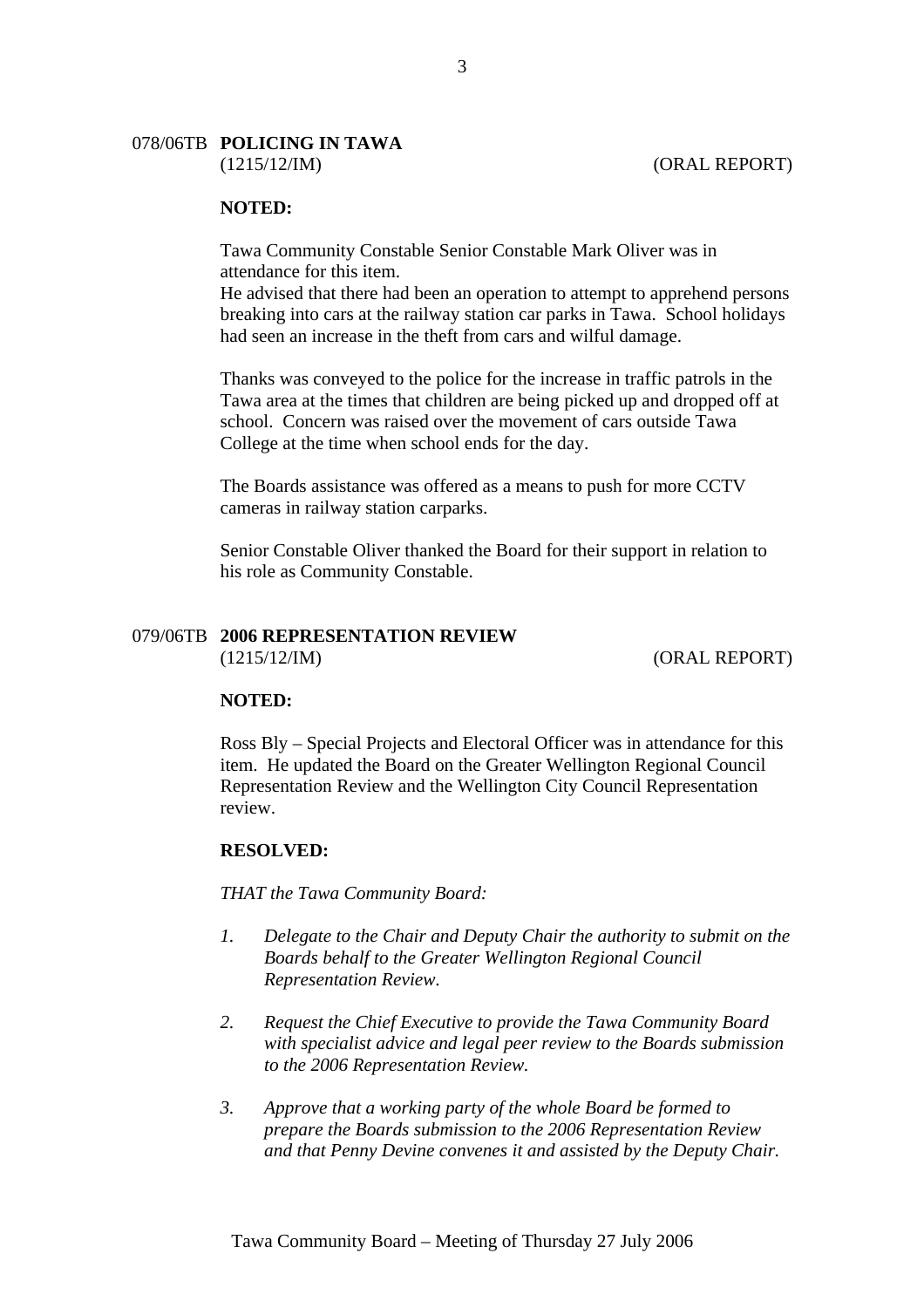## 080/06TB **DISTRICT PLAN ITEMS**

#### **NOTED:**

Brett McKay – Manager, District Plan was in attendance for this item. He updated the Board on the report which is to be considered by the Strategy and Policy Committee on Thursday 10 August 2006 relating to the Northern Growth Management Framework.

#### 081/06TB **QUARTERLY REPORT – UPDATE ON RECREATION FACILITIES FOR THE 4TH QUARTER 2005/06** Report of Julian Todd – Acting Manager, Recreation Wellington.

(1215/12/IM) (REPORT 6)

#### **NOTED:**

Julian Todd – Acting Manager, Recreation Wellington was in attendance for this item. He updated the Board on the maintenance undertaken at the Tawa Pool.

#### **RESOLVED:**

*THAT the Tawa Community Board:* 

*1. Receive the information.*

## 082/06TB **DIRECTOR CORPORATE SERVICES REPORT BACK**

Report of Andrew Dalziel – Director, Corporate Services. (1215/12/IM) (REPORT 5)

#### **RESOLVED:**

*THAT the Tawa Community Board:* 

*1. Receive the information.*

## 083/06TB **MONTHLY LIST OF RESOURCE CONSENT APPROVALS**

Report of Brylie Henderson – Resource Consents Administrator. (1215/12/IM) (REPORT 7)

#### **RESOLVED:**

*THAT the Tawa Community Board:* 

*1. Receive the information.*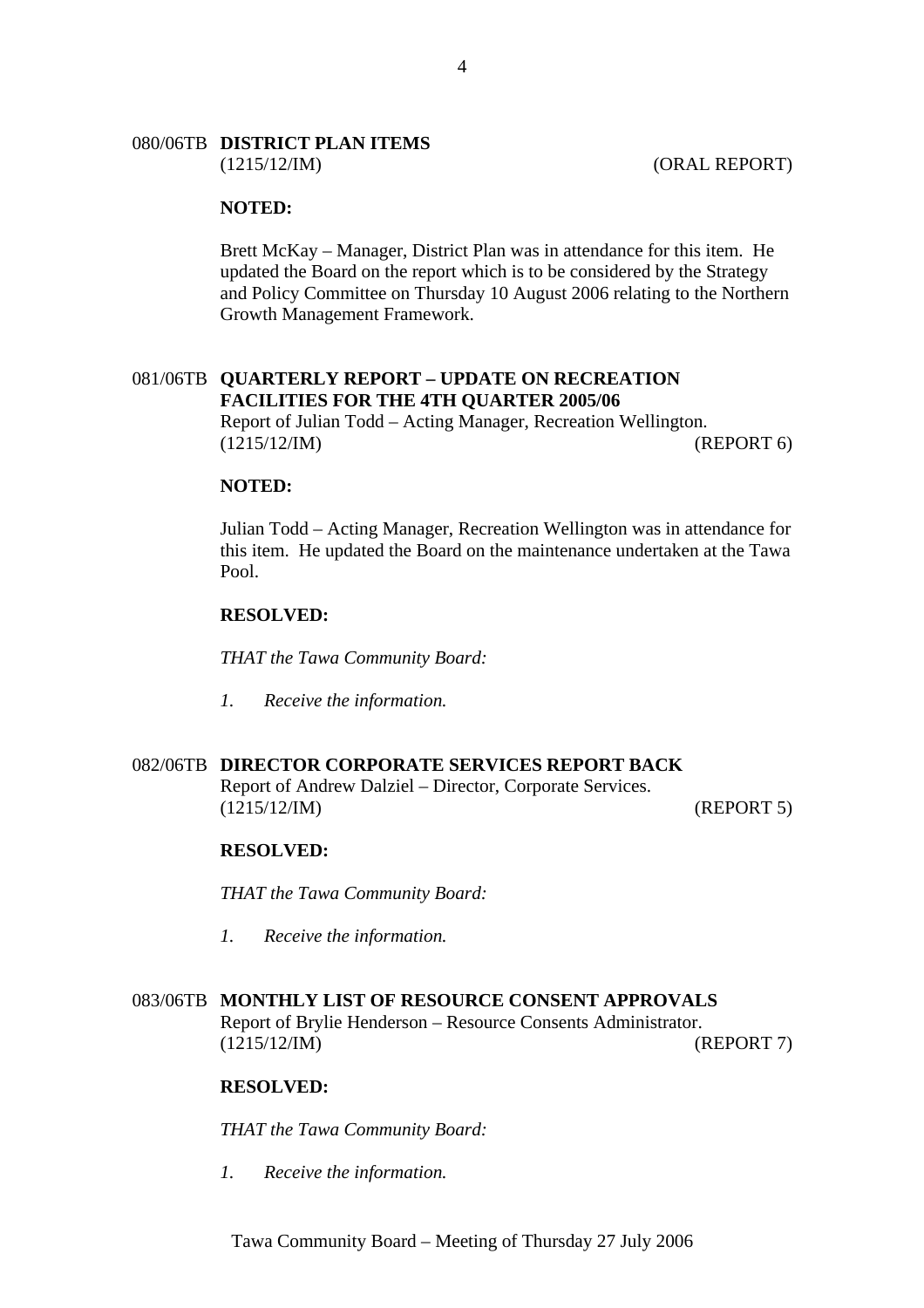## 084/06TB **RATIFICATION OF SUBMISSION TO TAWA SPEED LIMITS**

Submission of the Tawa Community Board. (1215/12/IM) (REPORT 8)

#### **RESOLVED:**

*THAT the Tawa Community Board:* 

- *1. Receive the information.*
- *2. Ratify the Tawa Community Board submission to the Tawa Speed Limits.*

#### 085/06TB **REPORTS BACK FROM COMMITTEES**

(1215/12/IM) (ORAL REPORT)

#### **NOTED:**

Tony Parker advised that he had no issues from the committees, subcommittees and liaison groups that he is a member of.

Penny Devine reported that she had received papers for the Spicer Landfill Community Liaison Group. Unfortunately she was unable to attend the meeting.

Robert Tredger advised that he had attended the New Zealand Community Boards Forum held in Lower Hutt.

Councillor Armstrong advised that he had Chaired a meeting of the Strategy and Policy Committee which had considered some interesting items of business.

Ngaire Best advised that she had attended the New Zealand Community Boards Forum held in Lower Hutt and also a LGNZ Zone 4 meeting.

(Tony Parker left the meeting at 9.53pm.)

## 086/06TB **FORWARD PROGRAMME**

Report prepared by Democratic Services. (1215/12/IM) (REPORT 9)

## **RESOLVED:**

*THAT the Tawa Community Board:* 

*1. Receive the information.*